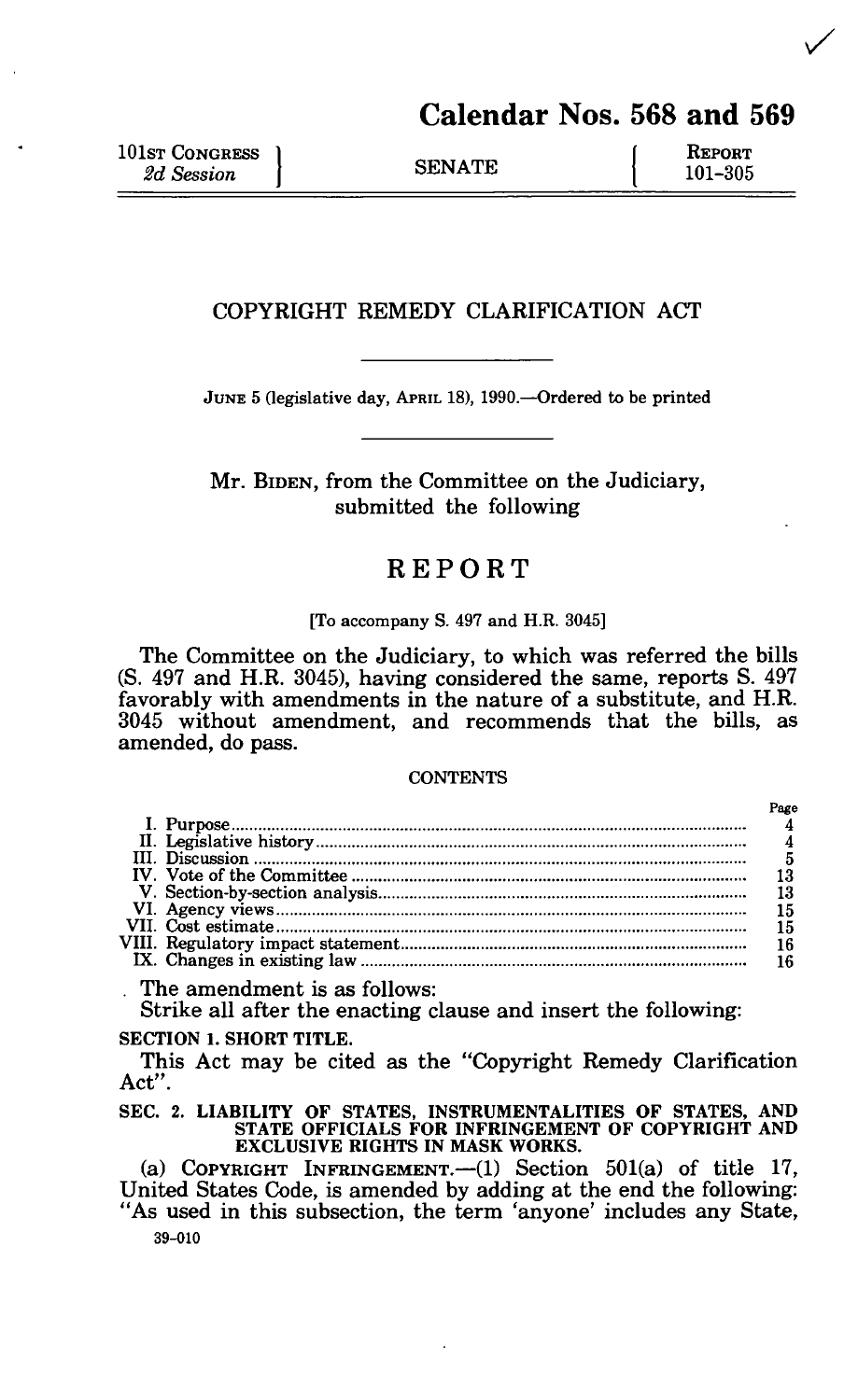any instrumentality of a State, and any officer or employee of a State or instrumentality of a State acting in his or her official capacity. Any State, and any such instrumentality, officer, or employee, shall be subject to the provisions of this title in the same manner and to the same extent as any nongovernmental entity.".

(2) Chapter 5 of title 17, United States Code, is amended by adding at the end the following new section:

## "§ 511. Liability of States, instrumentalities of States, and State officials for infringement of copyright

"(a) IN GENERAL.—Any State, any instrumentality of a State, and any officer or employee of a State or instrumentality of a State acting in his or her official capacity, shall not be immune, under the Eleventh Amendment of the Constitution of the United States or under any other doctrine of sovereign immunity, from suit in Federal court by any person, including any governmental or nongovernmental entity, for a violation of any of the exclusive rights of a copyright owner provided by sections 106 through 119, for importing copies of phonorecords in violation of section 602, or for any other violation under this title.

"(b) REMEDIES.—In a suit described in subsection (a) for a violation described in that subsection, remedies (including remedies both at law and in equity) are available for the violation to the same extent as such remedies are available for such a violation in a suit against any public or private entity other than a State, instrumentality of a State, or officer or employee of a State acting in his or her official capacity. Such remedies include impounding and disposition of infringing articles under section 503, actual damages and profits and statutory damages under section 504, costs and attorney's fees under section 505, and the remedies provided in section 510."

(3) The table of sections at the beginning of chapter 5 of title 17, United States Code, is amended by adding at the end the following new item:

"Sec. 511. Liability of States, instrumentalities of States, and State officials for infringement of copyright.".

(b) INFRINGEMENT OF EXCLUSIVE RIGHTS IN MASK WORKS.—(1) Section 910(a) of title 17, United States Code, is amended by adding at the end the following: "As used in this subsection, the term 'any person' includes any State, any instrumentality of a State, and any officer or employee of a State or instrumentality of a State acting in his or her official capacity. Any State, and any such instrumentality, officer, or employee, shall be subject to the provisions of this chapter in the same manner and to the same extent as any nongovernmental entity.".

(2) Section 911 of title 17, United States Code, is amended by adding at the end the following new subsection:

"(g)(1) Any State, any instrumentality of a State, and any officer or employee of a State or instrumentality of a State acting in his or her official capacity, shall not be immune, under the Eleventh Amendment of the Constitution of the United States or under any other doctrine of sovereign immunity, from suit in Federal court by any person, including any governmental or nongovernmental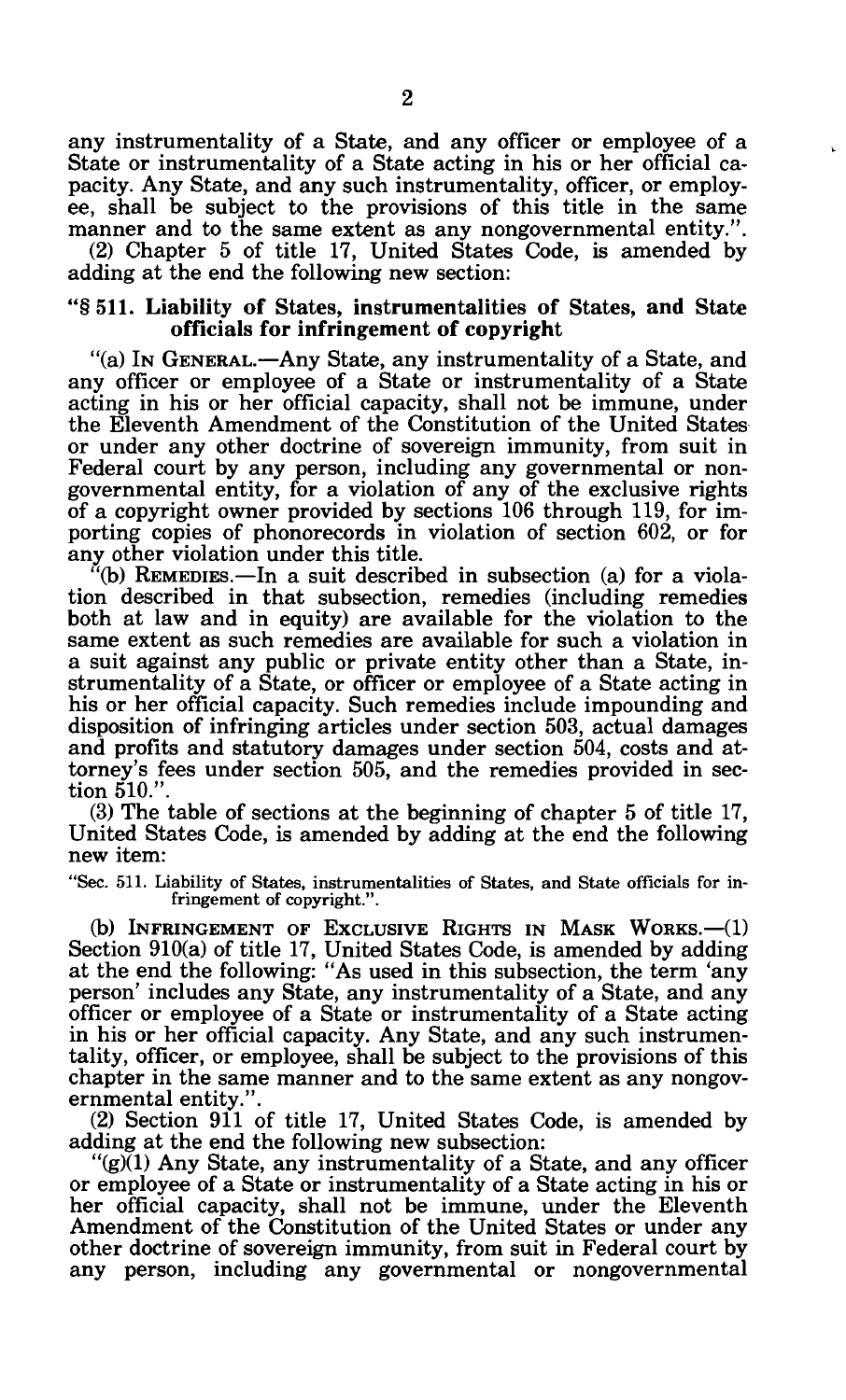entity, for a violation of any of the exclusive rights of the owner of a mask work under this chapter, or for any other violation under this chapter.

"(2) In a suit described in paragraph (1) for a violation described in that paragraph, remedies (including remedies both at law and in equity) are available for the violation to the same extent as such remedies are available for such a violation in a suit against any public or private entity other than a State, instrumentality of a State, or officer or employee of a State acting in his or her official capacity. Such remedies include actual damages and profits under subsection (b), statutory damages under subsection (c), impounding and disposition of infringing articles under subsection (e), and costs and attorney's fees under subsection (f).".

SEC. 3. COSTS AND ATTORNEY'S FEES.

Section 505 of title 17, United States Code, is amended—

(1) in the first sentence by inserting ", a State, or an instrumentality of a State" after "thereof";

(2) by designating the text of such section as subsection (a); and

(3) by adding at the end thereof the following:

"(b)(1) In any civil action under this title against a State or an instrumentality of a State by a party described in paragraph (2)(A), the court may award fees and other expenses as defined in paragraph (2)(B).

 $\cdot$ (2) For the purposes of this subsection—

"(A) the term 'party' means—

"(i) a sole proprietor, corporation, partnership, or private and public organization with a net worth of not more than \$5,000,000 and not more than 500 employees at the time the civil action was filed;

"(ii) a tax exempt organization as described in section 501(c)(3) of the Internal Revenue Code of 1986 exempt from taxation under section 501(a) of such Code, or a cooperative association, as defined in section 15(a) of the Agricultural Marketing Act with not more than 500 employees at the time the civil action was filed; and

"(iii) an individual with a net worth of not more than \$1,000,000 at the time the civil action was filed; and

"(B) the term 'fees and other expenses' includes the reasonable expenses of expert witnesses, the reasonable cost of any study, analysis, engineering report, test, or project which is found by the court to be necessary for the preparation of the party's case, and reasonable attorney fees. (The amount of fees awarded under this subsection shall be based upon prevailing market rates for the kind and quality of the services furnished, except that (i) no expert witness shall be compensated at a rate in excess of the highest rate of compensation for expert witnesses paid by the United States; and (ii) attorney fees shall not be awarded in excess of \$75 per hour unless the court determines that an increase in the cost of living or a special factor, such as the limited availability of qualified attorneys for the proceedings involved, justifies a higher fee.).".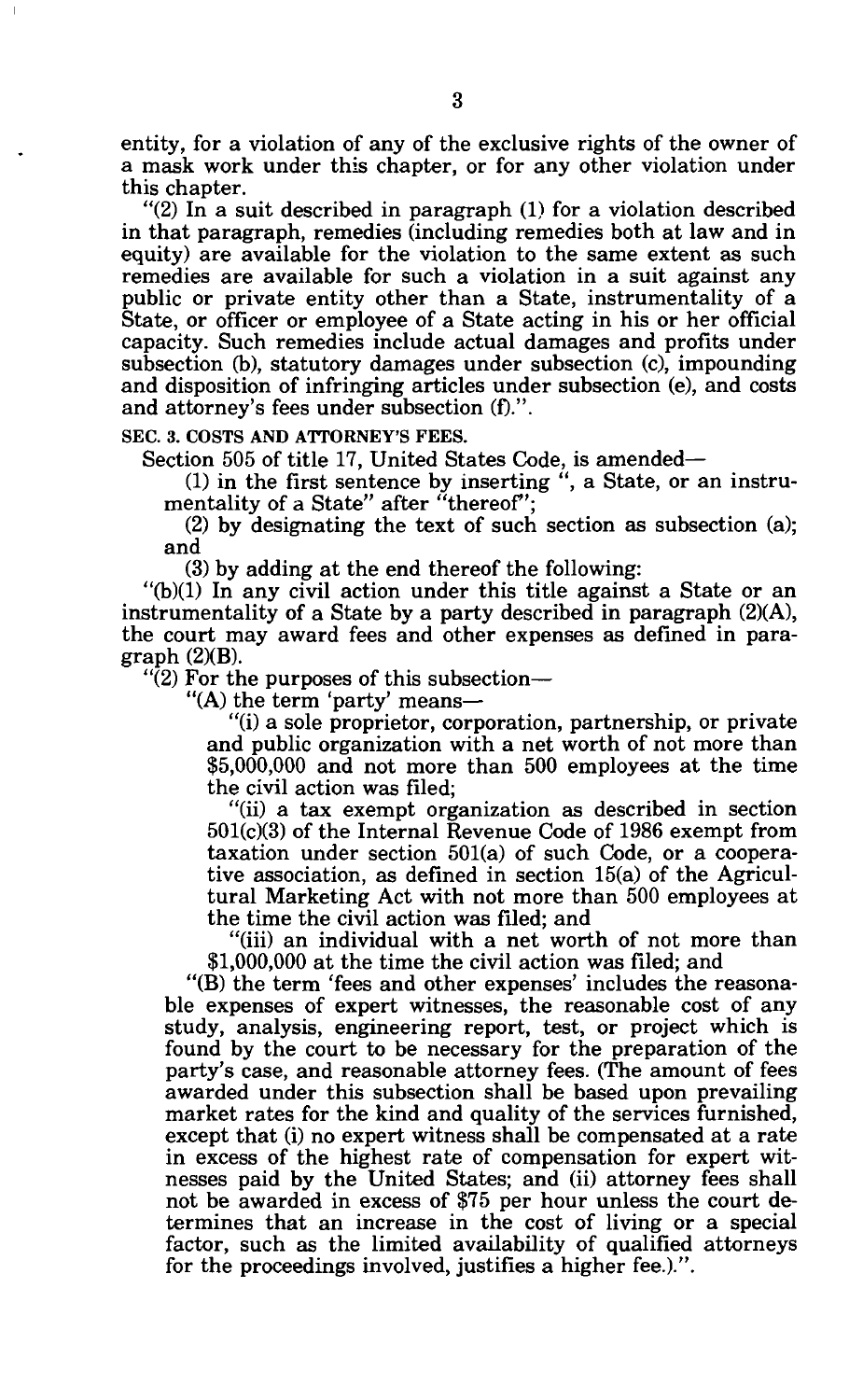#### **SEC. 4. EFFECTIVE DATE.**

The amendments made by this Act shall take effect with respect to violations that occur on or after the date of the enactment of this Act.

Amend the title so as to read: "A bill to amend chapters 5 and 9 of title 17, United States Code, to clarify that States, instrumentalities of States, and officers and employees of States acting in their official capacity, are subject to suit in Federal court by any person for infringement of copyright and infringement of exclusive rights in mask works, and that all the remedies can be obtained in such suit that can be obtained in a suit against a private person or against other public entities."

## I. PURPOSE

The purpose of S. 497 and H.R. 3045 is to clarify copyright law with respect to the availability of remedies in suits against States or State entities that have infringed valid U.S. copyrights or mask works. S. 497 and H.R. 3045 state clearly Congress' intent that the same remedies shall be available for such infringements by State governmental entities as are available for infringement by nongovernmental entities.

## II. LEGISLATIVE HISTORY

Senator DeConcini, with Senators Simon and Hatch, introduced S. 497 on March 2, 1989, at which time it was referred to the Judiciary Subcommittee on Patents, Copyrights and Trademarks. On May 17, 1989, the subcommittee held a public hearing on the bill. On July 26, 1989, the subcommittee approved the bill by a vote of 5 to 1, with an amendment in the nature of a substitute offered by Senator DeConcini, for consideration by the full committee. An amendment offered by Senator Grassley was not agreed to by a vote of 4 to 2.

Companion legislation, H.R. 1131, was introduced in the House of Representatives by Representative Kastenmeier on February 27, 1989. The bill was referred to the House Judiciary Subcommittee on Courts, Intellectual Property and Administrative Practice which held public hearings on the bill on March 4 and on July 11, 1989. On July 25,1989, Representative Kastenmeier, with Representatives Moorhead, Crockett, Berman, Bryant, Cardin, Boucher, Sangmeister, Hughes, Synar, Hyde and Fish, introduced H.R. 3045, an original measure in lieu of H.R. 1131. On October 3, 1989, H.R. 3045 was ordered reported by the House Judiciary Committee; the report, H. Rept. 101-282 was published on October 13. On October 16, 1989, the bill was considered by the House of Representatives and agreed to by a voice vote. The bill was received in the Senate and on October 18 was referred to the Committee on the Judiciary.

The Senate Committee on the Judiciary considered S. 497 and H.R. 3045 on March 22, 1990. At that time the committee rejected, by a vote of 4 to 9, an amendment proposed by Senator Grassley that would have prohibited the award of all attorneys fees and expenses against the States and State entities, thus equalizing the treatment of the States and Federal Government with respect to costs and fees. The committee accepted Senator Grassley's second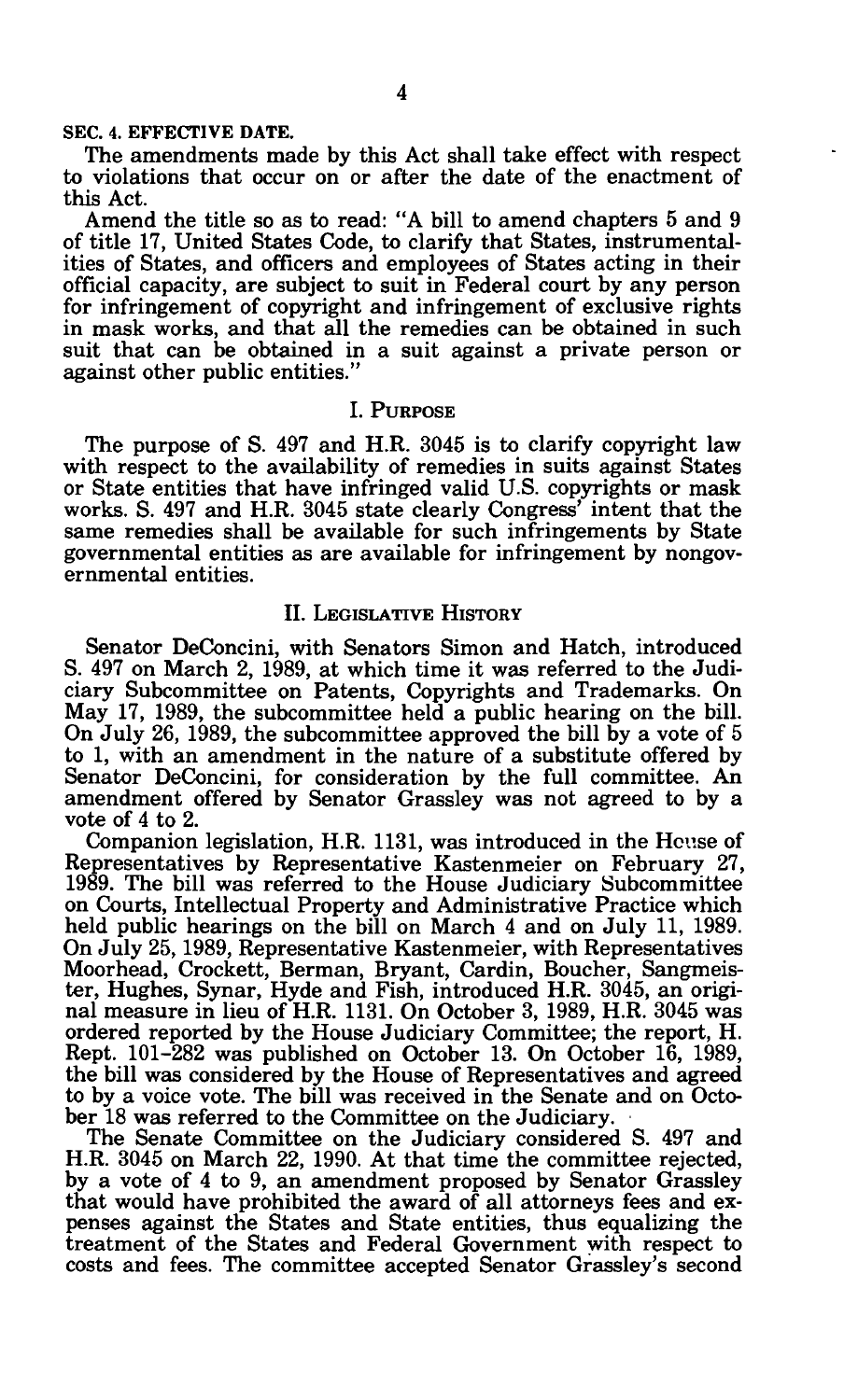amendment that generally limits the award of attorneys' fees and expenses to individuals with a net worth of \$1 million or less, tax exempt entities, and smaller businesses. The amendment also places an hourly cap on attorneys' fees, as in the Equal Access to Justice Act.

## III. DISCUSSION

The enactment of the Copyright Remedy Clarification Act is required to reaffirm Congress' intent when it enacted the 1976 Copyright Act that there should be a uniformity of remedies for violations of its provisions regardless of the status of the defendants. This legislation responds to recent Federal court decisions holding that the 1976 Copyright Act lacks the specific and unequivocal language necessary to overcome the immunity from suit in Federal court that the eleventh amendment to the U.S. Constitution affords to the States. Federal courts have exclusive subject matter jurisdiction under Federal copyright laws pursuant to section 1338(a) of title 28 of the United States Code. Exclusive Federal court jurisdiction in tandem with eleventh amendment immunity allows the States and their subdivisions to violate authors' copyrights with impunity from damages. As a consequence, copyright owners are without an effective remedy for State infringements on their rights.

Under this legislation, owners of copyright and mask works facing State infringement of their rights would have available to them the full panoply of civil remedies: injunctive relief, actual and statutory damages and seizures of infringing articles. Recovery of fees and other expenses of litigation are limited only by the Grassley amendment, consistent with the Equal Access to Justice Act:

## **THE** 1976 COPYRIGHT ACT (17 U.S.C. SECTIONS **101** ET. SEQ.)

In 1976 Congress enacted a new copyright law with the intent that States continue to be liable for infringing on copyrights except in situations where the State's conduct is expressly exempted from copyright liability. A number of the act's provisions demonstrate the intent to include States as potential defendants. Section 501(a) broadly defines a copyright infringer as "[a]nyone who violates any of the exclusive rights of the copyright owner. . . ." Section 110 exempts certain acts of Government bodies from infringement provisions and the former manufacturing clause (sections 601 and 602) exempts certain importations by States. Taken as a whole, the act evinces a clear intent that its provisions apply to the States. "If Congress had not intended States to be subject to damage suits in Federal court, it would not have included express exemptions from copyright liability for certain State activity."<sup>1</sup> The debate on the 1976 act specifically focused on the extent to which States should be exempt from full liability. At that time no one suggested the States were already immune from damages liability under the eleventh amendment.<sup>2</sup>

<sup>&</sup>lt;sup>1</sup> Statement of Ralph Oman, Register of Copyrights before the Senate Subcommittee on Patents, Copyrights and Trademarks hearing on May 17, 1989, 26-7.<br><sup>2</sup> Id.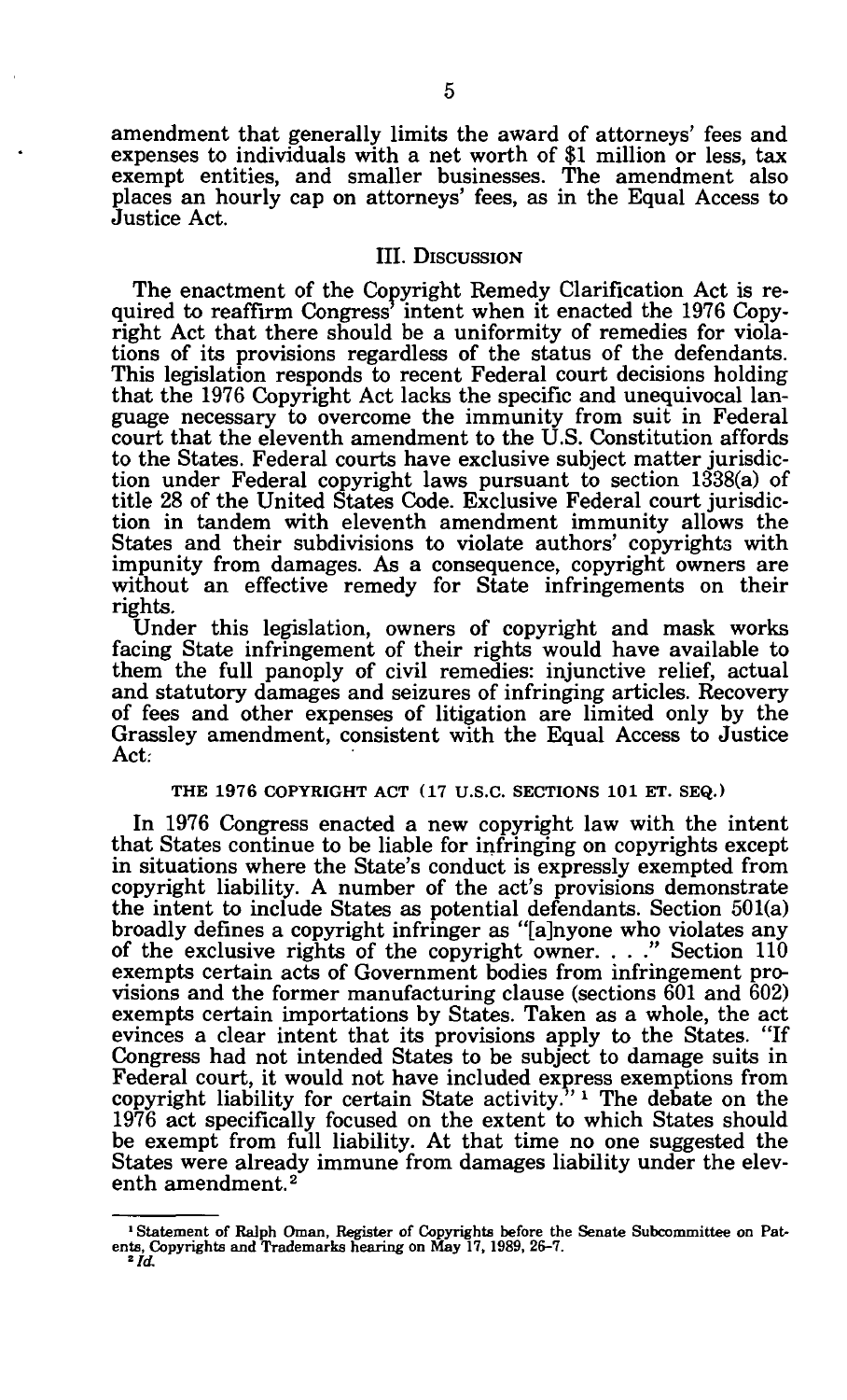Furthermore, States and their instrumentalities routinely seek copyright protection for their own works. This point was well known to Congress in 1976 when it revised the copyright laws.<sup>3</sup> Neither the act nor its legislative history supports the contention Congress intended the States to enjoy the protections of the Copyright Act without suffering the consequences when they violate its provisions.

Congressional intent to abrogate State sovereign immunity is easily devined from the act itself and from its legislative history. At the time Congress drafted the act, however, it did not have the benefit of subsequent Supreme Court decisions regarding the constitutional requirements for Congress to abrogate State immunity. Under these decisions, legislative history is irrelevant as an expression of Congress' intertion. The Court has held that the language of the statute must be unmistakeably clear and specific. The bills that are the subject of this report conform to the Court's holdings in this regard.

## **THE ELEVENTH AMENDMENT**

#### *State Immunity*

The eleventh amendment provides that Federal court jurisdiction shall not be construed to extend to certain suits against the States by citizens of another State. The States ratified the eleventh amendment in 1795 as a direct response to a Supreme Court decision 2 years earlier in which the Court held that a State could be sued in Federal court by a citizen of another State for repudiation of its Revolutionary War debts.<sup>4</sup> For almost a century, courts construed the amendment narrowly, only preventing Federal suits against States based on diversity. In an 1890 decision, however, the Supreme Court extended the language of the eleventh amendment to prevent a citizen from suing his own State even when jurisdiction was based on a Federal question.<sup>5</sup> In this decision, the Court departed from the literal language of the amendment and adopted the theory that the amendment incorporates the common-law principle of sovereign immunity.

In later decisions, the Supreme Court acted to limit the reach of the eleventh amendment. In *Ex Parte Young*<sup>6</sup>, for example, the Court held that a suit against a State official for injunctive relief is not a suit against the State,<sup>7</sup> and thus, not barred by the eleventh amendment. During the twentieth century, the Court first expanded, then contracted, exceptions to eleventh amendment immunity. In the 1950's and 1960's, the Court ruled that States could impliedly waive immunity by entering into activities subject to congres-

<sup>&</sup>lt;sup>3</sup> Most States have enacted statutes allowing them to secure copyrights for their publications, and even in the absence of a statute almost all States have claimed copyrights in some of its<br>publications. A Copyright Office survey indicated that between 1950 and 1954, States or State<br>agencies registered about 4,700 c

Based on this precedent, copyright owners can currently obtain injunctive relief against infringing State officials. Injunctive relief alone, however, is inadequate to compensate the owner or deter State violations.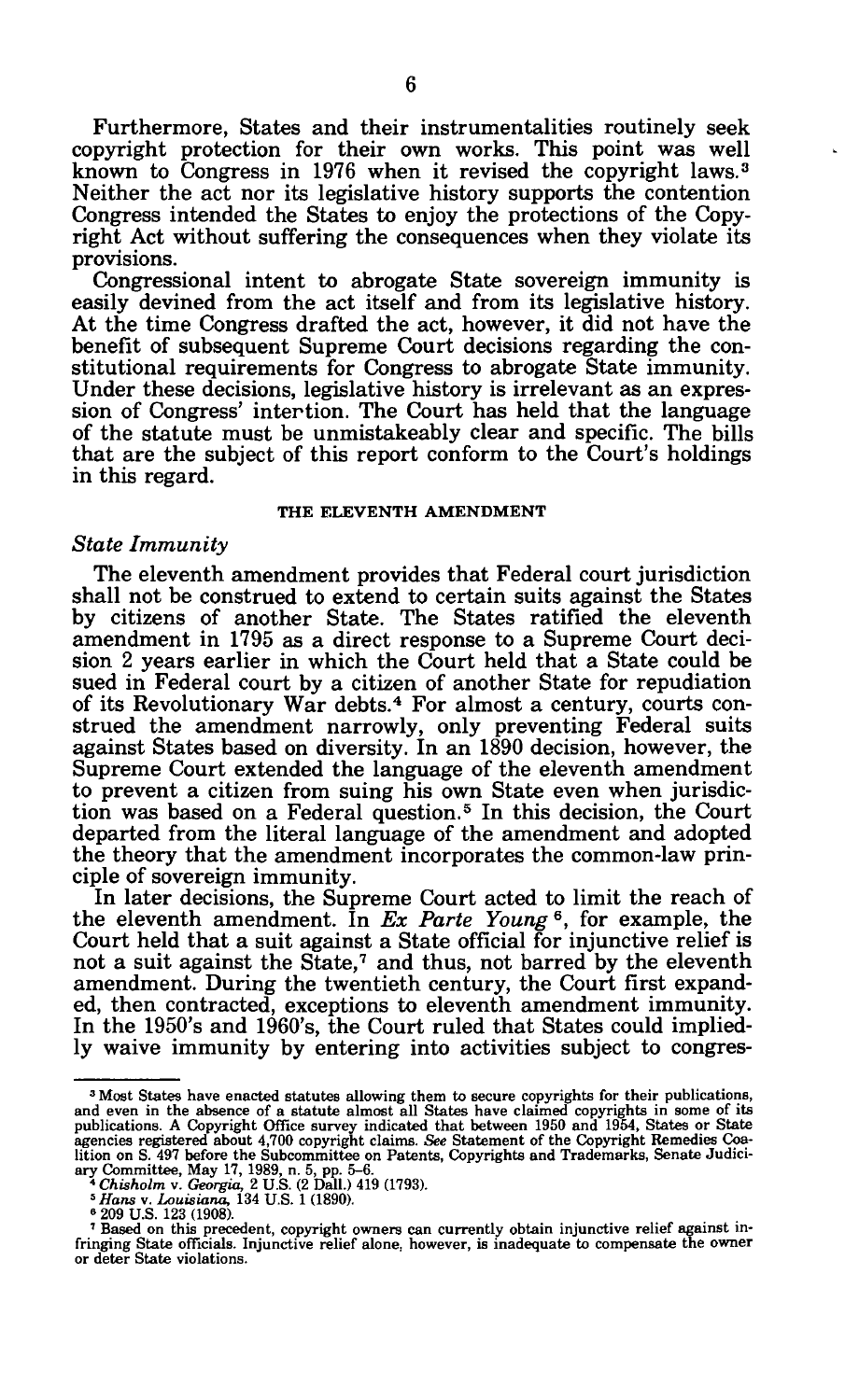sional regulation.<sup>8</sup> By the 1970's it had abandoned the implied waiver doctrine in decisions holding a court can find waiver by a State "only where stated 'by the most express language or by such overwhelming implications from the text as [will] leave no room for any other reasonable construction.'"<sup>9</sup>

## *Congressional abrogation of State immunity*

Whether Congress could abrogate State immunity became an issue in the 1950's with the Supreme Court's decisions protecting civil rights against overt State violations. In *Fitzpatrick* v. *Bitzer*<sup>10</sup> the Court created an exception to the eleventh amendment based on the enforcement provisions of section 5 of the fourteenth amendment. Congress could subject States to suits brought by individuals to enforce statutes, although there had to be clear evidence of congressional authorization to include the States within the class of defendants. Under the *Fitzpatrick* rationale a legislative history that provided clear evidence of such intent was sufficient to subject States to liability for damages.<sup>11</sup>

Courts relied on the *Fitzpatrick* decision and the legislative history of the 1976 act to hold States liable for damages in copyright infringement cases. In 1985, however, the Supreme Court decided *Atascadero State Hospital* v. *Scanlon.<sup>12</sup>* This decision increased the level of specificity required of Congress to override the eleventh amendment. The Court held that the Federal law must contain "unequivocal statutory language" evidencing Congress' intent, and that the statute must specifically include States within the class of defendants subject to its reach.*<sup>1</sup>*<sup>3</sup>

Although not a copyright case, *Atascadero* had an immediate effect on the outcome of suits against States for copyright infringement. Prior to *Atascadero,* States had been liable for damages in copyright cases, but after this decision several lower courts agreed that States are immune from damages in suits brought under the copyright laws. In a copyright case decided three months before *Atascadero,* a Federal district court held that the language of section 501(a) was sufficiently broad to include States and their instrumentalities within the class of defendants.<sup>14</sup> In a decision handed down 6 months later, 2 months after *Atascdero,* another district court ruled that under the new Supreme Court standard expressed in *Atascadero,* the eleventh amendment provides States with immunity from damage suits brought under the Copyright Act.<sup>15</sup> The latter court decided that although the language in section 501(a) arguably was intended to include States, such language was not a sufficient expression of intent to abrogate State immunity under *Atascadero.* Since *Atascadero* no copyright case involving the issue of State immunity has been accepted for review by the Supreme Court.

<sup>&</sup>lt;sup>8</sup> Parden v. Terminal Railway of Alabama, 377 U.S. 184, 196 (1964).<br><sup>9</sup> Endelman v. Jordan, 415 U.S. 651, 673 (1974) (citations omitted).<br><sup>10</sup> 427 U.S. 445 (1976).<br><sup>11</sup> Hutto v. Finney, 437 U.S. 678 (1978).<br><sup>12</sup> 473 U.S.

<sup>&</sup>lt;sup>13</sup> Id. at 246.

<sup>&</sup>lt;sup>14</sup> Johnson v*. University of Virginia,* 606 F. Supp. 321 (W.D. Va. 1985).<br><sup>15</sup> Woelffer v. Happy States of America, Inc., 626 F. Supp. 499 (N.D. 111. 1985).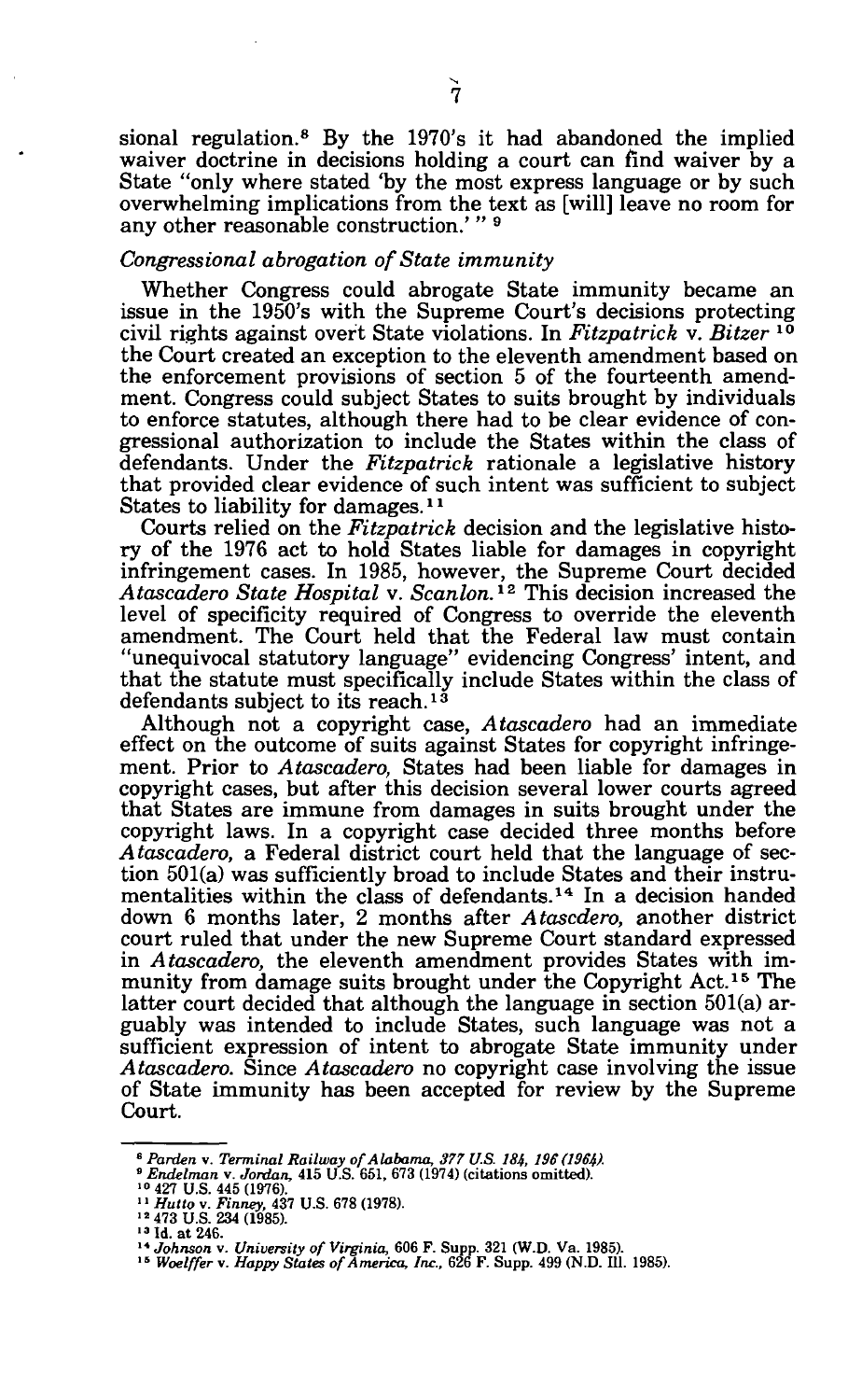One question raised by *Atascadero* and other sovereign immunity cases is whether Congress has the power under article I of the Constitution to abrogate the immunity of States.<sup>16</sup> The recent decision in *United States* v. *Union Gas Co.<sup>11</sup>* affirmatively answered the question that Congress does have the power to abrogate when it legislates under the Commerce Clause.<sup>18</sup> The same reasoning applies to the Copyright Clause that also grants Congress plenary power to enact Federal legislation.<sup>19</sup>

The *Atascadero* decision established a stringent standard that Congress must meet before it can effectively exercise its article I powers over the States. Several recent Supreme Court decisions have reinforced the standard with the result that if there is any possible way that the language of the statute can be construed not to authorize money damages against States, plaintiffs will be denied this remedy.<sup>20</sup> This will be true even if the statute applies to "any person" or "entity" and defines these terms to include States. The consequence of these Supreme Court decisions is that when Congress intends to abrogate State sovereign immunity the statutory language must leave no room for doubt that the States are subject to the statute's substantive requirements and that States which violate these requirements are liable for monetary relief. Thus, the Constitution requires the technical revisions proposed by S. 497 and H.R. 3045 in order to effect Congress' intent to subject States to the full range of remedies for copyright violations.

The Supreme Court decisions upholding State sovereign immunity have had a disparately adverse effect on copyright owners. Unlike others whose remedies are foreclosed by eleventh amendment immunity, corpyright owners are only able to seek relief in Federal court. The result has been to deny copyright owners all but injunctive relief for State infringements of their exclusive rights that are granted by Federal law.

Injunctions against copyright infringement are like closing the barn door after the horses have run away. The damage has already been done, and under present law there is no way to remedy that damage. Copyright owners have thus turned to Congress to clarify its intent, this time using the *Atascadero* standard, that all of the remedies in the Copyright Act are available when States are the infringing parties. The ninth circuit recognized the problem and invited congressional action in its 1988 decision in *BV Engineering* v. *UCLA.<sup>21</sup>*

<sup>&</sup>lt;sup>16</sup> States have contended that only the fourteenth amendment gives Congress the power to subject States to private suits for money damages. See Statement of Carol F. Lee before the Subcommittee on Courts, Civil Liberties mittee on July 11, 1989. pp. 3–5.<br>
<sup>17</sup> 109 S.Ct. 2273 (1989).

<sup>&</sup>lt;sup>18</sup> In *Union Gas* Justice Brennan wrote that the Commerce Clause "withholds power from the States at the same time as it confers it on Congress." Statement of Carol F. Lee, *supra,* note 16, n. 5 at 3.

<sup>&</sup>lt;sup>19</sup> Id. Justice Brennan cites Mills Music, Inc. v. Arizona, 591 F.2d 1278 (9th Cir. 19), a copyright case, to support his assertion that every court of appeals to reach the issue has concluded that Congress has authority to abrogate State immunity pursuant to its plenary powers under the Constitution.

<sup>20</sup>  *Id.* at 4, citing *Union Gas, Hoffman* v. *Connecticut,* 109 S.Ct. 2818 (1989) and, *Dellmuth* v. *Muth, 109 S.Ct. 2397 (1989).*  21 858 F.2d 1394 (9th Cir. 1988).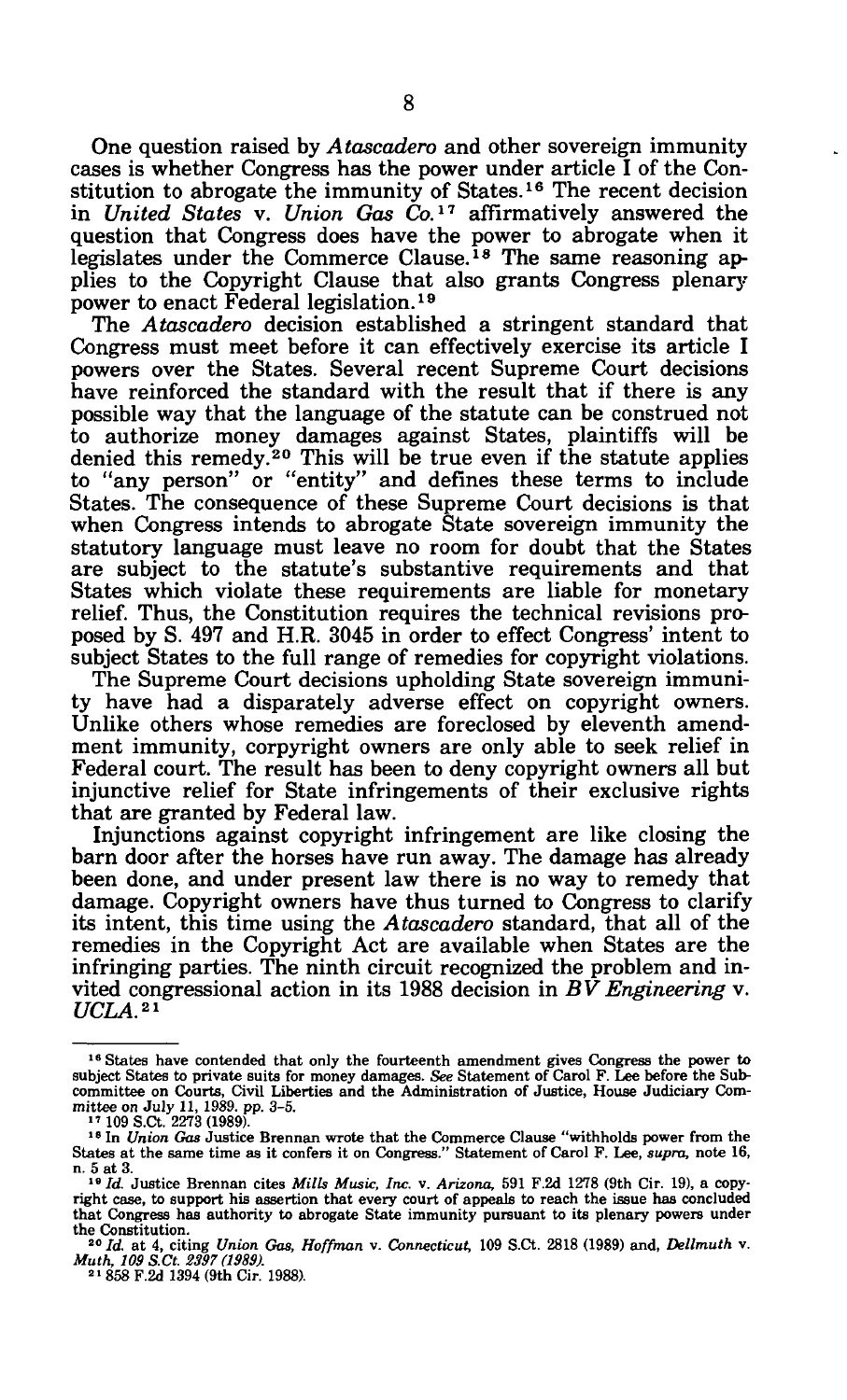Although we find these arguments compelling, we are constrained by the Supreme Court's mandate that we find an abrogation of eleventh amendment immunity only when Congress has included in the statute unequivocal and specific language indicating an intent to subject states to suit in federal court. Such language is absent from the Copyright Act of 1976. We recognize that our holding will allow states to violate the federal copyright laws with virtual impunity. It is for Congress, however, to remedy this problem.<sup>22</sup>

State immunity from damages critically impairs creative incentive and business investments in the country's copryight businesses that deal with State entities. These include the creators and producers of computer data bases, software, scholarly books and journals, textbooks, educational testing materials, microfilm, educational video materials, music and motion pictures. All of these businesses, large and small, are hurt by the current state of the law. Among those the most vulnerable are educational publishers whose principal markets are State universities. It is not only business enterprises that are hurt by State infringements, but individuals, primarily students and public colleges and universities, who pay the price of State immunity through higher prices and lower quality of materials.<sup>23</sup>

The current state of the law has resulted in the anomalous situation that public universities can infringe copyrighted material of private universities without liability for damages, but private universities canot similarly infringe with impunity on the works created by public institutions. Thus, UCLA can sue USC for damages from copyright infringement but USC cannot collect damages Trom UCLA for the same unlawful activity. While this is a graphic example of the inherent unfairness of the copyright laws, the problems for copyright owners are much broader. For a copyright proprietor who sells his or her products to educational institutions, it is puzzling that State schools cannot be sued for damages for their systematic unauthorized copying, but private institutions can be.<sup>24</sup> A substantial segment of these companies' market is beyond the reach of the most important remedy provided by the Copyright Act.

#### CONSEQUENCES OF IMMUNITY

In response to the Federal court decisions holding States immune from damages for copyright infringement the House Subcommittee on Courts, Civil Liberties and the Administration of Justice requested the Copyright Office to conduct a study on the problems

ł

<sup>22</sup> Id. at 1400.

*<sup>23</sup>* State colleges and universities represent the greatest share of the college textbook market.

Seventy-nine percent of the students at institutions of higher learning in this country attend<br>State schools. See Statement of Robert A. Schmitz on S. 497 before the Subcommittee on Pat-<br>ents, Copyrights and Trademarks, S make any difference whether [our company's] products are unlawfully copied by a state or a private institution. The impact on our bottom line, on the future viability of our company, is the same." *Id* at 3.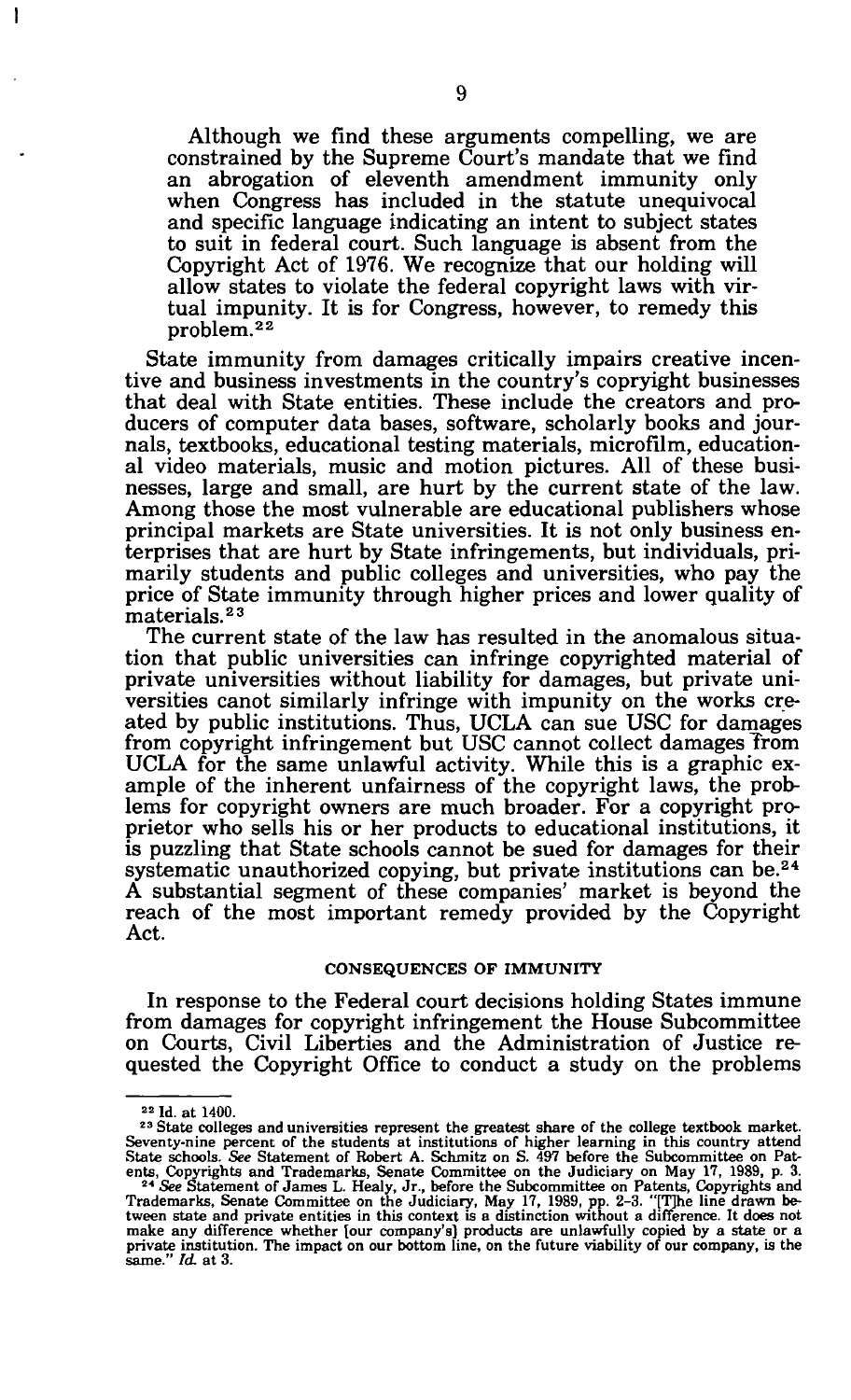relating to the conflict between the eleventh amendment and the Copyright Act. The Copyright Office published a request for comments in the Federal Register. Of the 44 comments received in response, the majority were from copyright owners chronicling "dire financial and other repurcussions that would flow from eleventh amendment immunity for damages in copyright infringement suits." <sup>25</sup> There was not a single comment describing an incident of unfair practices perpetrated by copyright owners vis-a-vis State users. Copyright owners denied knowledge of any such abuses. One commentator argued that in fact, the educational publishing field was highly competitive with the State agencies enjoying a substantially more powerful position than the owners and able to negotiate significant consessions from the publishers that go far beyond fair use or the education guidelines in the legislative history of the 1976 Copyright Act.<sup>26</sup>

The Copyright Office concludes and the committee agrees that copyright owners have demonstrated that they will suffer immediate harm if they are unable to sue infringing States for damages. The copyright owners' primary concern is that States or their instrumentalities would engage in widespread uncontrollable copying of their work without renumeation. The owners warn that if State agencies are not required to pay for use of copyright material, software companies and textbook publishers will not be able to economically market creative works to State entities. Continued State immunity from damage suits will result in such adverse consequences as increases in the prices charged non-State users, diminution in the economic incentive to create new works, and decline in the quantity and quality of published works. Because the education market is among the largest industries affected, our colleges and universities will be the major losers from a decline in quality and quantity of educational materials. Small companies in particular could be put out of business or at a minimum, be forced to pass the higher costs resulting from lost business on to consumers. The larger entities will also have reduced profits in which to reinvest in educational markets.

Respondents to the Copyright Office request related specific instances where State immunity has directly affected a copyright proprietor's rights. A small business provided a training video to a Texas Federal prison to solicit sales. Officials copied the tape and returned the original without remuneration. The business now fears similar problems with other institutions. The Motion Picture Association of America reports problems with State correctional institutions publicly showing motion pictures without authority. Although most discontinue unauthorized use when informed of the infringement, at least two States have asserted eleventh amendment immunity. A company that licenses performance rights for musical compositions withdrew an infringement suit against a community college because it was too expensive to contest the defendant's claim of sovereign immunity. Similarly, a nursing publisher could not afford to enjoin a nursing home affiliated with a State

<sup>&</sup>lt;sup>25</sup> "Copyright Liability of State and the Eleventh Amendment," a report of the Register of Copyrights, June 1988, at p. iii. <sup>26</sup>  *Id.* at p. 11.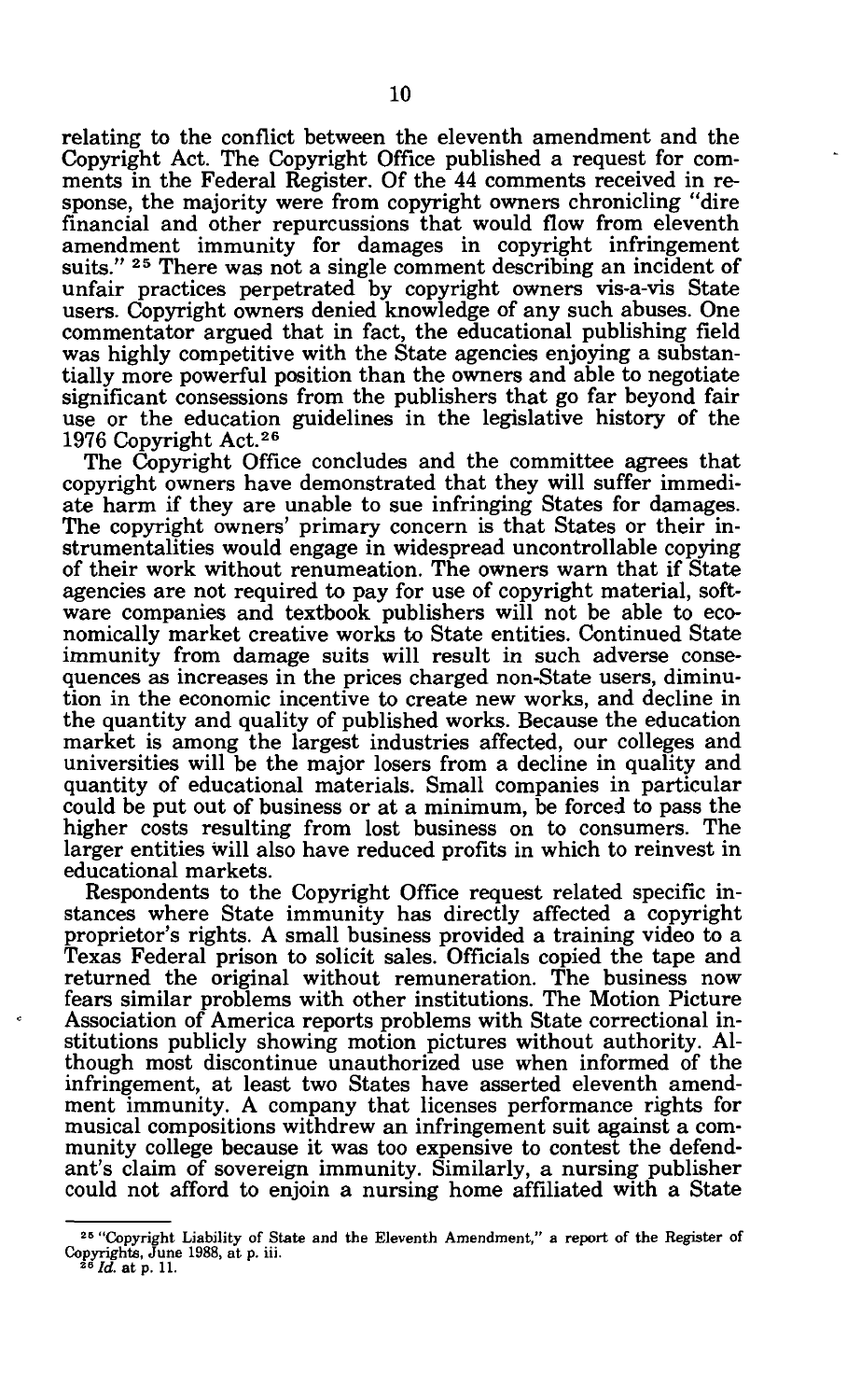subdivision from operating an information center that copied and sold the publisher's works because the publisher couldn't recover attorney's fees and couldn't afford to proceed without their recovery.<sup>27</sup>

Additionally, when a copyright owner loses control over the use of its work, it lacks knowledge of who users are and may find itself subject to a product liability suit without having received compensation for its risk exposure. Without knowing the identity of the actual user, a owner is unable to provide updated information or support services for its product.

The effects of copyright infringement are not limited to business entities. Such abuses also affect third parties, such as textbook authors, who may be the primary copyright holder. Most textbook authors have regular teaching jobs and, in fact, it is almost necessary that they do. If deprived of their income from royalties, many could not afford to expend the effort required to produce the textbooks.<sup>28</sup>

In addition to its negative effect on the educational publishing market, the committee has received testimony that State immunity from copyright infringement suits would discourage the creation of computer software for use by State governments.

During the subcommittee hearing, the chief executive officer of one of the Nation's largest independent software companies cited the experience of his company immediately following publication of a front page story in a leading industry trade journal about the *B.V. Engineering* decision. The executive told the subcommittee that a large State had been using one of the companies' products on a tryout basis. If the tryout succeeded, the State intended to license three copies of the computer program at a price of \$100,000 per copy. After publication of the article, however, a senior State employee, citing the *B.V. Engineering* decision, told the company that the State no longer intended to license three copies but instead only planned to buy one. The witness testified that the response of his company to continue State copyright immunity would be either to raise prices, knowing that licensing a single copy to a State is tantamount to giving a broad license for unlimited copying, or to withdraw from the market entirely—exactly the opposite effect from that intended by the Copyright Act.

The committee finds it particularly disturbing that one of the leading cases applying States immune to copyright infringement, the *B. V. Engineering* case, involved copying of the computer program of a small, entrepreneurial software company with revenues of less than \$250,000 by a large State entity. Already generating more than \$35 billion per year in revenues, the computer software industry is currently growing at a rate of 20 percent per year. U.S. companies hold a 70-percent share of the worldwide market, making the industry a major source of export revenue for the Nation. Many of the leading companies generating this export began as small startup companies, like B.V. Engineering, less than a decade ago. Disregard for copyright protection by institutions as large as State governments will not only threaten markets for

<sup>&</sup>lt;sup>27</sup> Copyright Office Report, pp. 7-10.<br><sup>28</sup> See Letter from M.L. Keedy, Textbook Authors Association, to Senator DeConcini, dated<br>Jan. 16, 1989, attached to statement of Copyright Remedies Coalition, *supra*, note 3.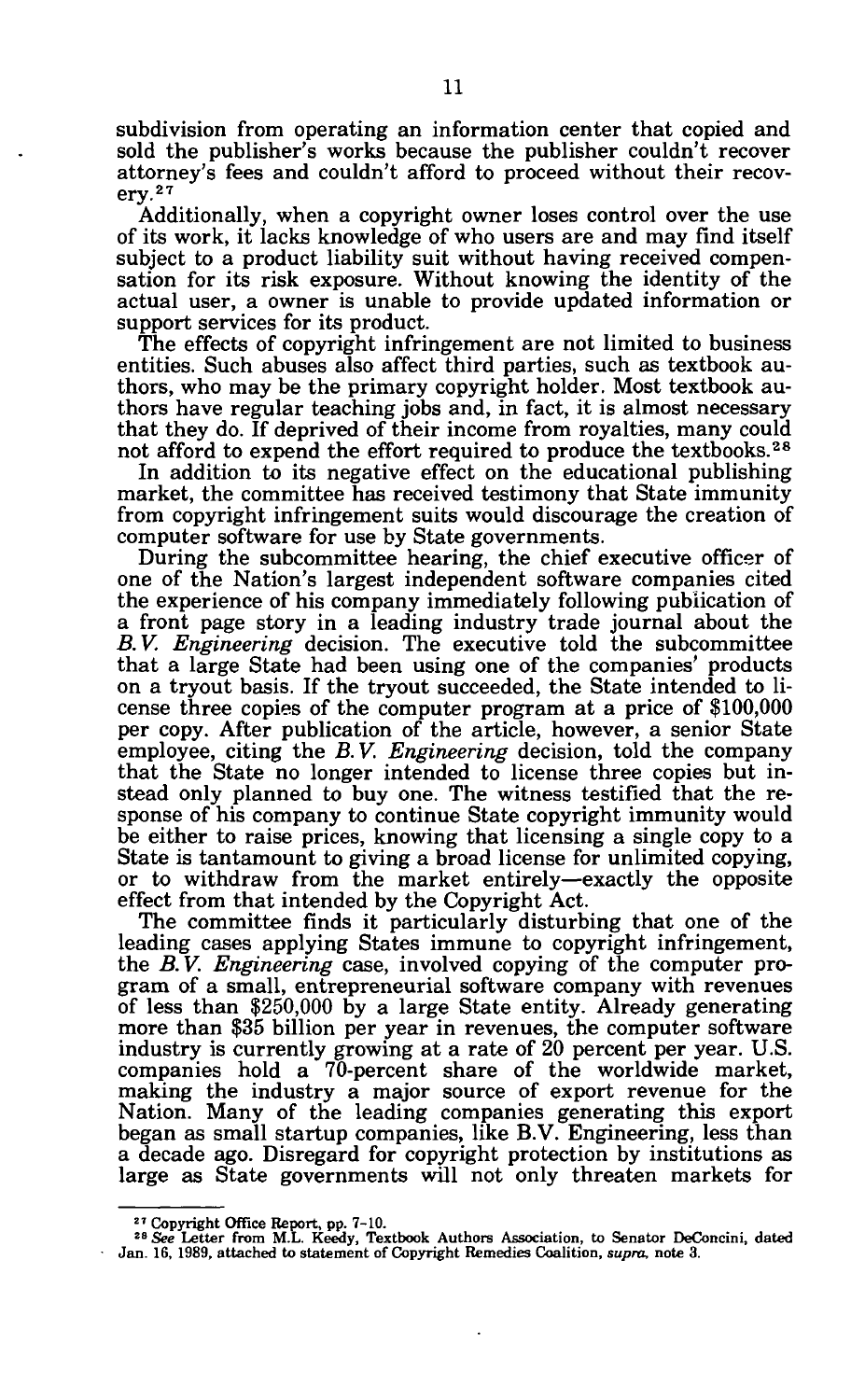these companies in the United States, but encourage disregard for copyright abroad—potentially threatening one of the major trade assets of the United States.

# **INADEQUACY OF CURRENT REMEDIES**

In addition to protecting access to the only available forum, this legislation will ensure that copyright owners have effective remedies when States violate the Copyright Act. Under current law, State officials and employees may be enjoined from future violations of the Copyright Act, but under the *Atascadero* decision, States cannot be sued for damages. Injunctive relief for copyright violations does not provide adequate compensation or effective deterrence for copyright infringement.

Injunctive relief is inadequate as a means of protecting copyrighted material for a number of reasons. Injunctions only prohibit future infringements and cannot provide compensation for violations that have already occurred. The time factor involved from the discovery of the infringement to obtaining the injunction can be extensive which makes this remedy totally ineffective for works of limited life. Some copyrighted materials, such as music, don't furnish a tangible product which can be withheld, thus the only meaningful remedy for infringement is damages. And last, injunctive actions are prohibitively expensive, especially for small companies, as there is no reimbursement for attorneys' fees for the prevailing party.

Enforcing an injunction is also more difficult than executing a damage award. Injunctive relief for future infringements requires a motion for contempt and the additional expenses of proving performances after the injunction has been granted. In addition, injunctions are awarded against specific individuals and not the State itself. Thus, after the time and expense of obtaining an injunction, it may be worthless if the specific individual doesn't participate in future acts of State infringement.

This legislation responds to the deficiencies under the current law. After enactment, aggrieved individuals will be able to obtain both an injunction and damages for State infringement. Taken together, the available remedies will be an effective deterrent to those State entities which might become too casual about copyright owners' property rights or which might intentionally disregard the Copyright Act.

S. 497 in no way enlarges upon the substantive rights of a copyright proprietor, but merely clarifies congressional intent that State entities are subject to the penalties of the copyright laws just as they are able to enjoy its protections. In 1976 when Congress drafted the Copyright Act it believed that the language it employed was sufficient to bring States within the class of defendants; and indeed it was sufficient for 10 years. The Supreme Court's subsequent interpretation of the constitutional requirements necessary to abrogate eleventh amendment imunity requires the enactment of this legislation if the uniformity of the original Copyright Act is to be restored.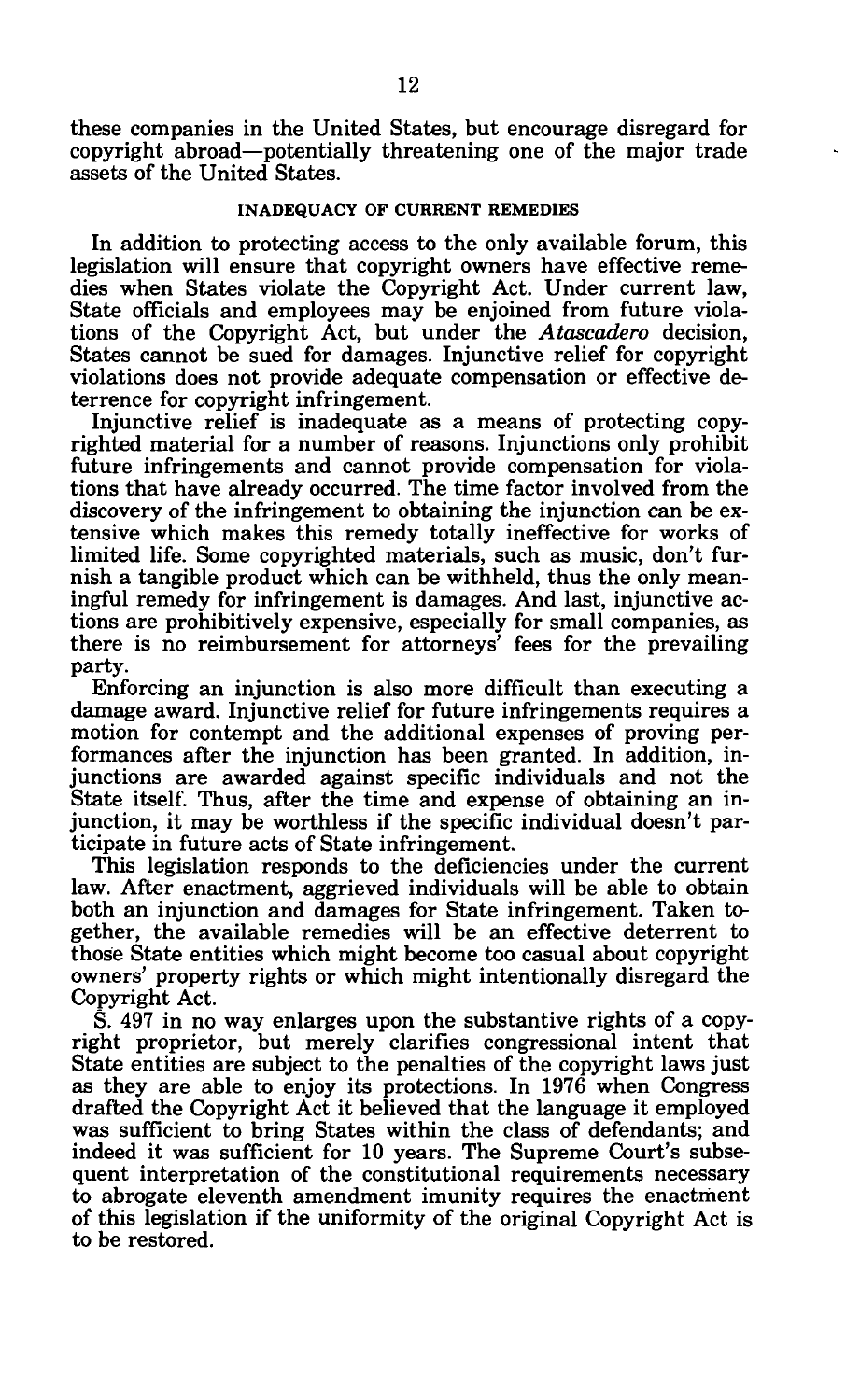## IV. VOTE OF THE COMMITTEE

On March 22, 1990, the Judiciary Committee considered S. 497 and H.R. 3045. The committee accepted an amendment by Senator Grassley, by voice vote, to allow the award of attorney's fees and expenses against the States only in cases brought by businesses with not more than 500 employees and a net worth of not more than \$5 million, tax exempt organizations, and individuals with a net worth of not more than \$1 million. The committee rejected by a vote of 4 to 9, an earlier amendment by Senator Grassley to entirely preclude the award of attorney's fees and costs against the States. The members then agreed to favorably report S. 497, as amended, by voice vote. The committee next agreed to substitute the text of S. 497, as amended, for the text of H.R. 3045, and favorably reported it also.

## VI. SECTION-BY-SECTION ANALYSIS

#### SECTION I

This section establishes the short title of this legislation as the "Copyright Remedy Clarification Act."

#### SECTION 2

This portion of S. 497 defines the defendant class to include States, their instrumentalities, and their officers. Under existing Supreme Court interpretations, however, definitions and a clear legislative history alone are not sufficient to abrogate State immunity from suit in Federal court under the eleventh amendment. The addition of Congress' express authorization to abrogate State immunity is required.

This section is comprised of two parallel subsections that respectively address copyright infringements and violations of exclusive rights to mask works. First, they amend sections 501(a) and 910(a) of title 17, United States Code, by specifically defining the defendant class to include "any State, and instrumentality of a State, and any officer or employee of a State acting in his or her official capacity." The two sections, as amended, also expressly declare that the States, their instrumentalities, and their employees are subject to the provisions of title 17 to the same extent as any nongovernmental entity.

This section also amends chapters 5 and 9 of title 17 by adding section 511 subtitled "Liability of States, instrumentalities of States, and State officials for infringement of copyright," and a new parallel subsection (g) to section 911, respectively. These additions specifically declare that States shall not be immune under the eleventh amendment or any other doctrine of sovereign immunity from suit in Federal court for copyright infringement or violations of exclusive mask rights. Additionally, proposed section 511(b) and 911(g)(2) provide that both damages and equitable relief are available for State violations of exclusive rights in the same manner and to the same extent they are available against any other private or public entity. These sections enumerate each such remedy, so that it will be absolutely clear that Congress does not intend to provide only injunctive or declaratory relief. Available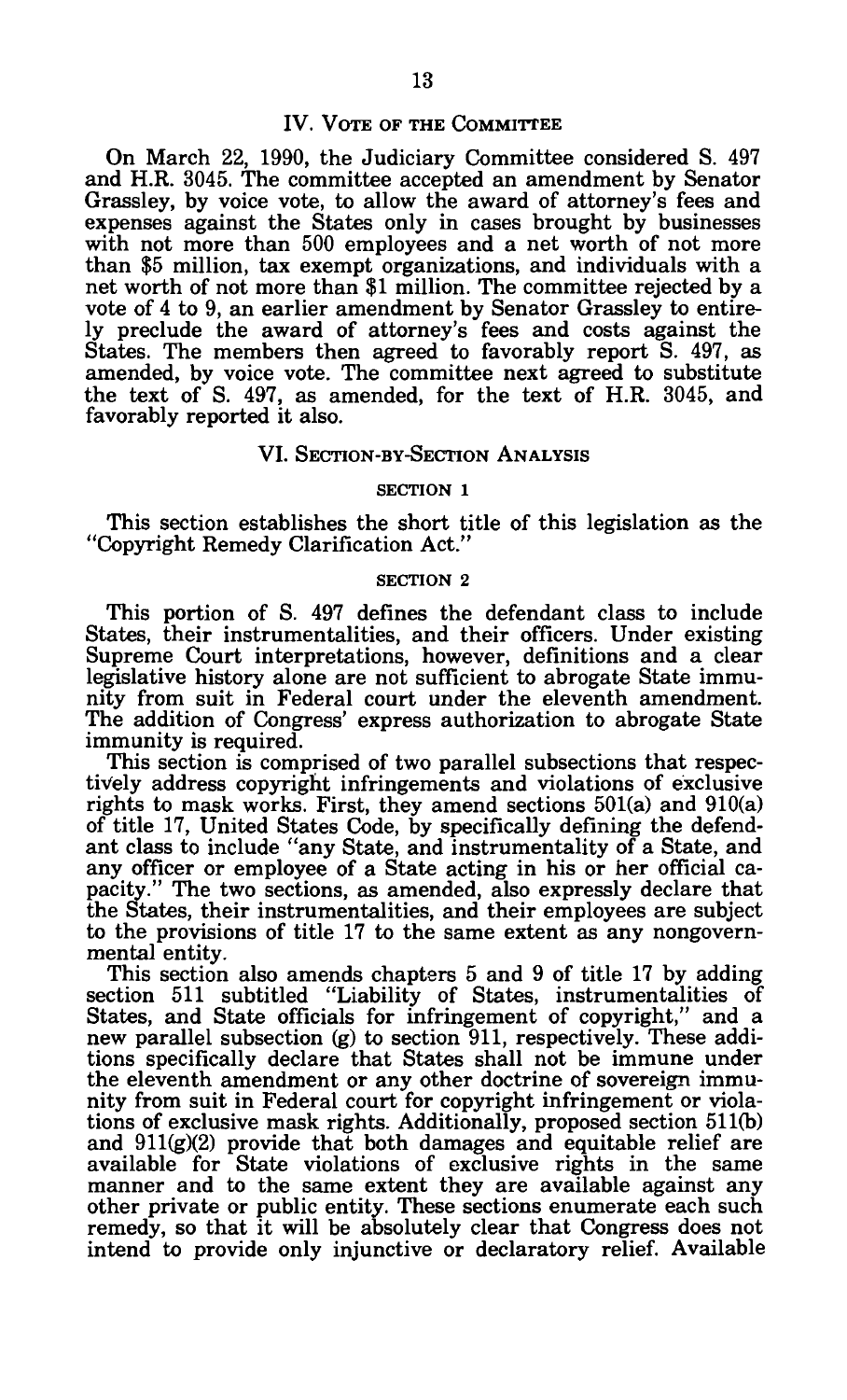remedies are specified as including impoundment and disposition of the infringing articles, actual damages and profits and statutory damages, costs and attorney's fees under section 505, and remedies provided in section 510.

The enumerated remedies are those relating to the recovery of money or property. S. 497 and H.R. 3045 also state in general terms that "remedies both at law and in equity" are available against a State, instrumentality of a State, or officer or employee acting in an official capacity. Thus, it makes clear that other remedies, such as declaratory and injunctive relief, will continue to be available to plaintiffs suing for violations of the Copyright Act or the Semiconductor Chip Protection Act.

#### SECTION 3

The Senate Committee on the Judiciary added this section after it was offered by Senator Grassley, who expressed concerns about the exposure of the States and their instrumentalities to high attorney's fee awards. While the committee declined to erect a complete bar to the award of fees and costs because it would discourage many individuals and small businesses from pursuing court remedies for State infringements, the committee agreed to the following compromise proposed by Senator Grassley regarding costs and attorney's fees.

Section 505 of title 17, United States Code, provides that the court has discretion to award the recovery of full costs against any party other that the United States and allows the award of reasonable attorney's fees to the prevailing party.

S. 497 and H.R. 3045 amended section 505 by including "a State or an instrumentality" among those whom now may be liable for the prevailing plaintiffs' reasonable costs and attorney's fees. Both bills also add a new subsection (b) to section 505 that further provides that in a civil action under title 17 against a State or its instrumentalities, the court may award fees and other expenses if the prevailing plaintiff meets certain criteria. Parties eligible to receive fees and expenses include sole proprietors, corporations, or private and public organizations with a net worth not greater than \$5 million and not more than 500 employees; tax exempt organizations as defined in the Internal Revenue Code of 1986, or cooperative associations as defined in the Agricultural Marketing Act with not more than 500 employees; and individuals with net worths not more than \$1 million.

The definition of "fees and other expenses" under copyright law includes reasonable expenses of expert witnesses, reasonable costs of studies, analyses, engineering reports, tests or projects which the court finds to be necessary for the preparation of the party's case, and reasonable attorney's fees based on prevailing market rates. This section puts a limit on the compensation of expert witnesses to the highest rate paid for such witnesses by the United States and a cap on attorney's fees to \$75 per hour, unless the court determines a special factor justifies a higher fee.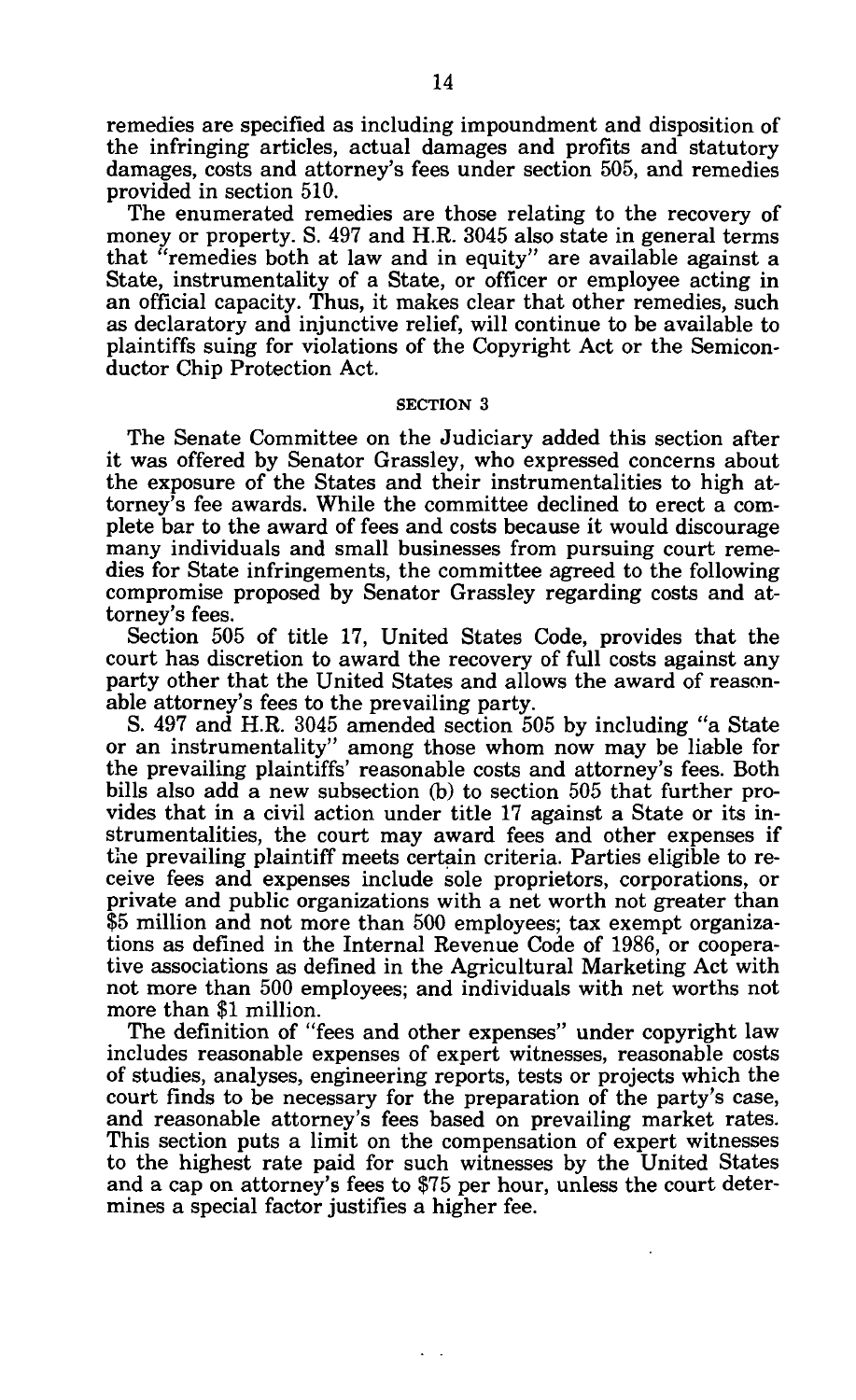The amendments under this act are effective only as to violations occurring after the effective date of the law. The effective date is the date of enactment.

# VI. AGENCY VIEWS

The Register of Copyrights testified regarding this legislation both before the House and the Senate subcommittees. The Copyright Office supports the enactment of this legislation.

# VII. COST ESTIMATE

In accordance with paragraph 11(a), rule XXVI, of the Standing Rules of the Senate, the committee offers the Report of the Congressional Budget Office:

> U.S. CONGRESS, CONGRESSIONAL BUDGET OFFICE, *Washington, DC, March 27, 1990.*

Hon. JOSEPH R. BIDEN, Jr., *Chairman, Committee on the Judiciary, U.S. Senate, Washington, DC.* 

DEAR MR. CHAIRMAN: The Congressional Budget Office has reviewed S. 497, the Copyright Remedy Clarification Act, as ordered reported by the Senate Committee on the Judiciary, March 22, 1990. Based on information from the Copyright Office, we expect that enactment of the bill would result in no cost to the federal government.

In 1985, the U.S. Supreme Court, in *Atascadero State Hospital* v. *Scanlon,* held that Congressional intent to abrogate State sovereign immunity must be explicitly stated in law. A number of federal circuit courts have applied this reasoning to copyright law in deciding that sovereign immunity bars plaintiffs in copyright infringement suits from recovering money damages from State defendants. S. 497 would specify in law that states and their instrumentalities may be held liable for money damages for infringement of copyrighted materials. In addition, the bill would limit the award of attorney's fees and other expenses in actions against a state.

Enactment of the bill would result in some costs to state and local governments to the extent that money damages are awarded for copyright infringement suits that are successfully brought against the states. We cannot estimate these costs, because they would depend on the extent and results of legal actions that we cannot predict. It is unlikely that the costs incurred by states and localities would be substantial.

If you wish further details on this estimate, we will be pleased to provide them. The CBO staff contact is Douglas Criscitello, who can be reached at 226-2860.

Sincerely,

JAMES L. BLUM (For Robert D. Reischauer).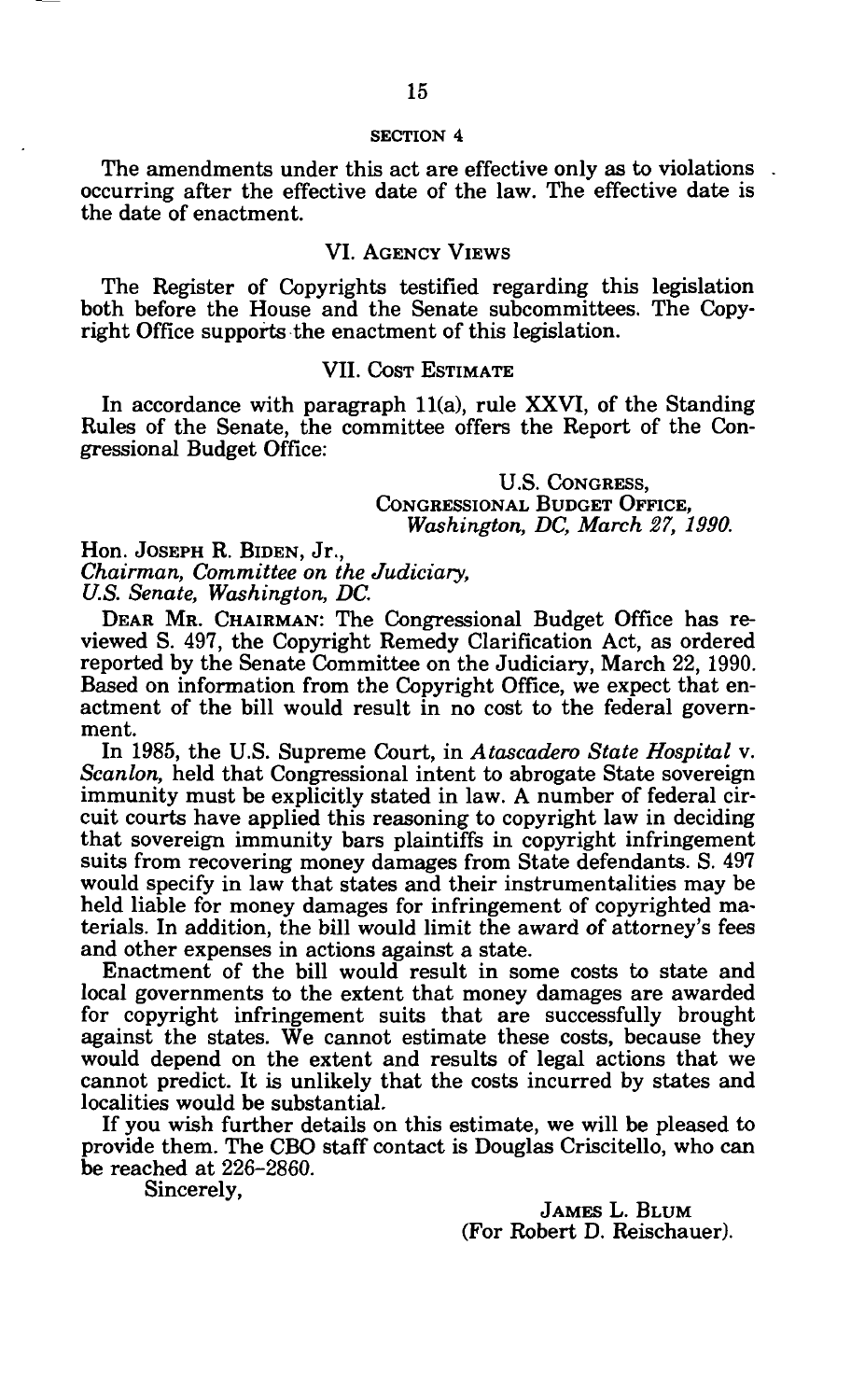## U.S. CONGRESS, CONGRESSIONAL BUDGET OFFICE, *Washington, DC, March 27, 1990.*

Hon. JOSEPH R. BIDEN, Jr., *Chairman, Committee on the Judiciary, U.S. Senate, Washington, DC.* 

DEAR MR. CHAIRMAN: The Congressional Budget Office has reviewed H.R. 3045, the Copyright Remedy Clarification Act, as ordered reported by the Senate Committee on the Judiciary, March 23, 1990. Based on information from the Copyright Office, we expect that enactment of this legislation would result in no cost to the federal government.

In 1985, the U.S. Supreme Court, in *Atascadero State Hospital v. Scanlon,* held that Congressional intent to abrogate state sovereign immunity must be explicitly stated in law. A number of federal circuit courts have applied this reasoning to copyright law in deciding that sovereign immunity bars plaintiffs in copyright infringement suits from recovering money damages from state defendants. H.R. 3045 would specify in law that states and their instrumentalities may be held liable for money damages for infringement of copyrighted materials. In addition, the act would limit the award of attorney's fees and other expenses in actions against a state.

Enactment of H.R. 3045 would result in some costs to state and local governments to the extent that money damages are awarded for copyright infringement suits that are successfully brought against the states. We cannot estimate these costs, because they would depend on the extent and results of legal actions that we cannot predict. It is unlikely that the costs incurred by states and localities would be substantial.

If you wish further details on this estimate, we will be pleased to provide them. The CBO staff contact is Douglas Criscitello, who can be reached at 226-2860.

Sincerely,

JAMES L. BLUM (For Robert D. Reischauer).

# VIII. REGULATORY IMPACT STATEMENT

Pursuant to paragraph 11(b), Rule XXVI of the Standing Rules of the Senate, the committee, after due consideration, concludes that the act will not have direct regulatory impact.

## IX. CHANGES IN EXISTING LAW

In compliance with paragraph 12 of Rule XXVI of the Standing Rules of the Senate, changes in existing law made by S. 497 and H.R. 3045, as reported, are shown as follow (existing law proposed to be omitted is enclosed in black brackets; new material is printed in italic, existing law in which no change is proposed is shown in roman):

TITLE 17, UNITED STATES CODE

\*\*\*\* \*\*\* \*\* \*\* \*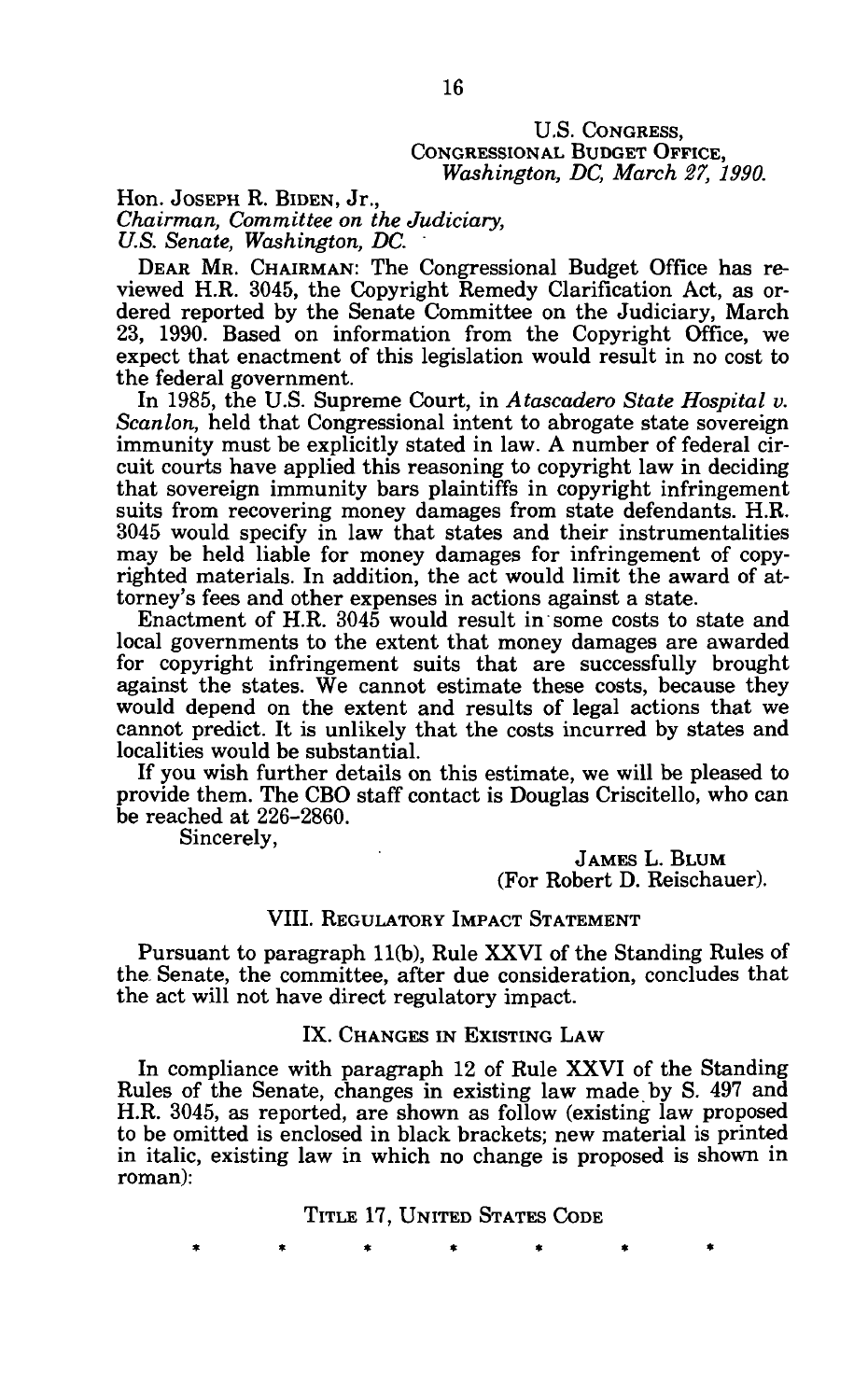Sec.

501. Infringement of copyright.

*Sec. 511. Liability of States, instrumentalities of States, and State officials for infringement of copyright.* 

## § 501. Infringement of copyright

(a) Anyone who violates any of the exclusive rights of the copyright owner as provided by sections 106 through 118, or who imports copies or phonorecords into the United States in violation of section 602, is an infringer of the copyright. *As used in this subsection, the term "anyone" includes any State, any instrumentality of a State, and any officer or employee of a State or instrumentality of a State acting in his or her official capacity. Any State, and any such instrumentality, officer, or employee, shall be subject to the provisions of this title in the same manner and to the same extent as any nongovernmental entity.* 

SEC. 505. REMEDIES FOR INFRINGEMENT: COSTS AND ATTORNEYS FEES

**\*\*\*\*\*\* \*** 

*(a)* In any civil action under this title, the court in its discretion may allow the recovery of full costs by or against any party other than the United States or an officer thereof[.], *a State, or an instrumentality of a State.* 

*(b)(1) In any civil action under this title against a State or an instrumentality of a State by a party described in paragraph (2)(A), the court may award fees and other expenses as defined in paragraph (2)(B).* 

*(2) For the purposes of this subsection*—

(A) the term 'party' means—

*(i) a sole proprietor, corporation, partnership, or private and public organization with a net worth of not more than \$5,000,000 and not more than 500 employees at the time the civil action was filed;* 

*(ii) a tax exempt organization as described in section 501(c)(3) of the Internal Revenue Code of 1986 exempt from taxation under section 501(a) of such Code, or a cooperative association, as defined in sectiion 15(a) of the Agricultural Marketing Act with not more than 500 employees at the time the civil action was filed; and* 

*(Hi) an individual with a net worth of not more than \$1,000,000 at the time the civil action was filed; and* 

*(B) the term "fees and other expenses" includes the reasonable expenses of expert witnesses, the reasonable cost of any study, analysis, engineering report, test, or project which is found by the court to be necessary for the preparation of the party's case, and reasonable attorney fees. (The amount of fees awarded under this subsection shall be based upon prevaling market rates for the kind and quality of the services furnished, except that (i) no expert witness shall be compensation for expert witnesses paid by the United States; and (it) attorney fees shall not be awarded in excees of \$75 per hour unless the court*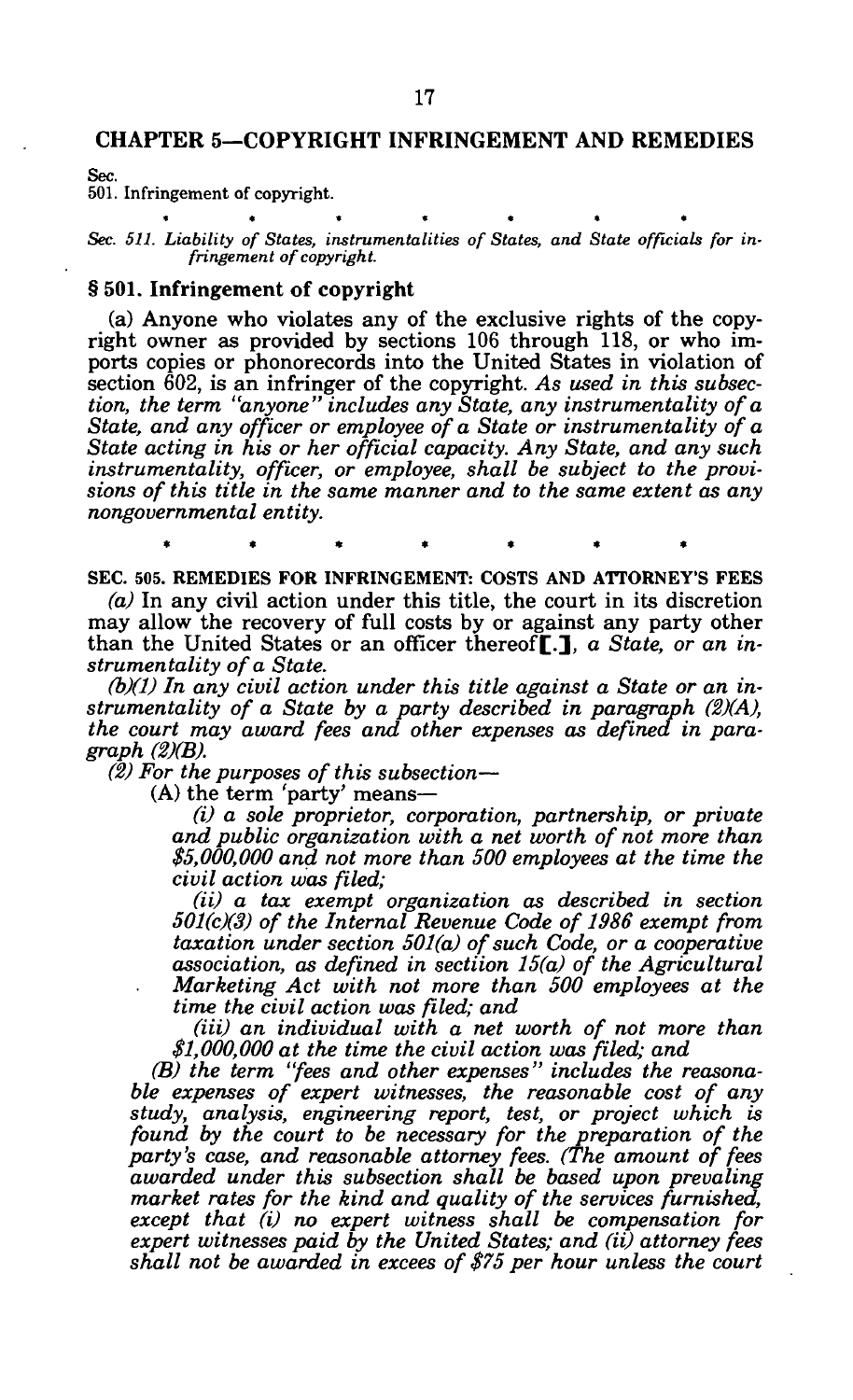*determines that an increase in the cost of living or a special factor, such as the limited availability of qualified attorneys for the proceedings involved, justifies a higher fee J.* 

## *§ 511. Liability of States, instrumentalities of States, and State officials for infringement of copyright*

*(a) IN GENERAL.*—*Any State, any instrumentality of a State, and any officer or employee of a State or instrumentality of a State*  acting in his or her official capacity, shall not be immune, under *the Eleventh Amendment of the Constitution of the United States or under any other doctrine of sovereign immunity, from suit in Federal court by any person, including any governmental or nongovernmental entity, for a violation of any of the exclusive rights of a copyright owner provided by sections 106 through 119, for importing copies of phonorecords in violation of section 602, or for any other violation under this title.* 

*(b) REMEDIES.*—*In a suit described in subsection (a) for a violation described in that subsection, remedies (including remedies both at law and in equity) are available for the violation to the same extent as such remedies are available for such a violation in a suit against any public or private entity other than a State, instrumentality of a State, or officer or employee of a State acting in his or her official capacity. Such remedies include impounding and disposition of infringing articles under section 503, actual damages and profits and statutory damages under section 504, costs and attorney's fees under section 505, and the remedies provided in section 510.* 

**\* \* \* \* \* \* \*** 

# **CHAPTER 9—PROTECTION OF SEMICONDUCTOR CHIP PRODUCTS**

**\*\*\*\*\*\* \*** 

## **§ 910. Enforcement of exclusive rights**

(a) Except as otherwise provided in this chapter, any person who violates any of the exclusive rights of the owner of a mask work under this chapter, by conduct in or affecting commerce, shall be liable as an infringer of such rights. *As used in this subsection, the term "any person" includes any State, any instrumentality of a State, and any officer or employee of a State or instrumentality of a State acting in his or her official capacity. Any State, and any such instrumentality, officer, or employee, shall be subject to the provisions of this chapter in the same manner and to the same extent as any nongovernmental entity.* 

**\*\*\*\*\*\* \*** 

# § **911. Civil actions**

*(g)(1) Any State, any instrumentality of a State, and any officer or employee of a State or instrumentality of a State acting in his or her capacity, shall not be immune, under the Eleventh Amendment of the Constitution of the United States or under any other doctrine of sovereign immunity, from suit in Federal court by any person, including any governmental or nongovermental entity, for a violation*